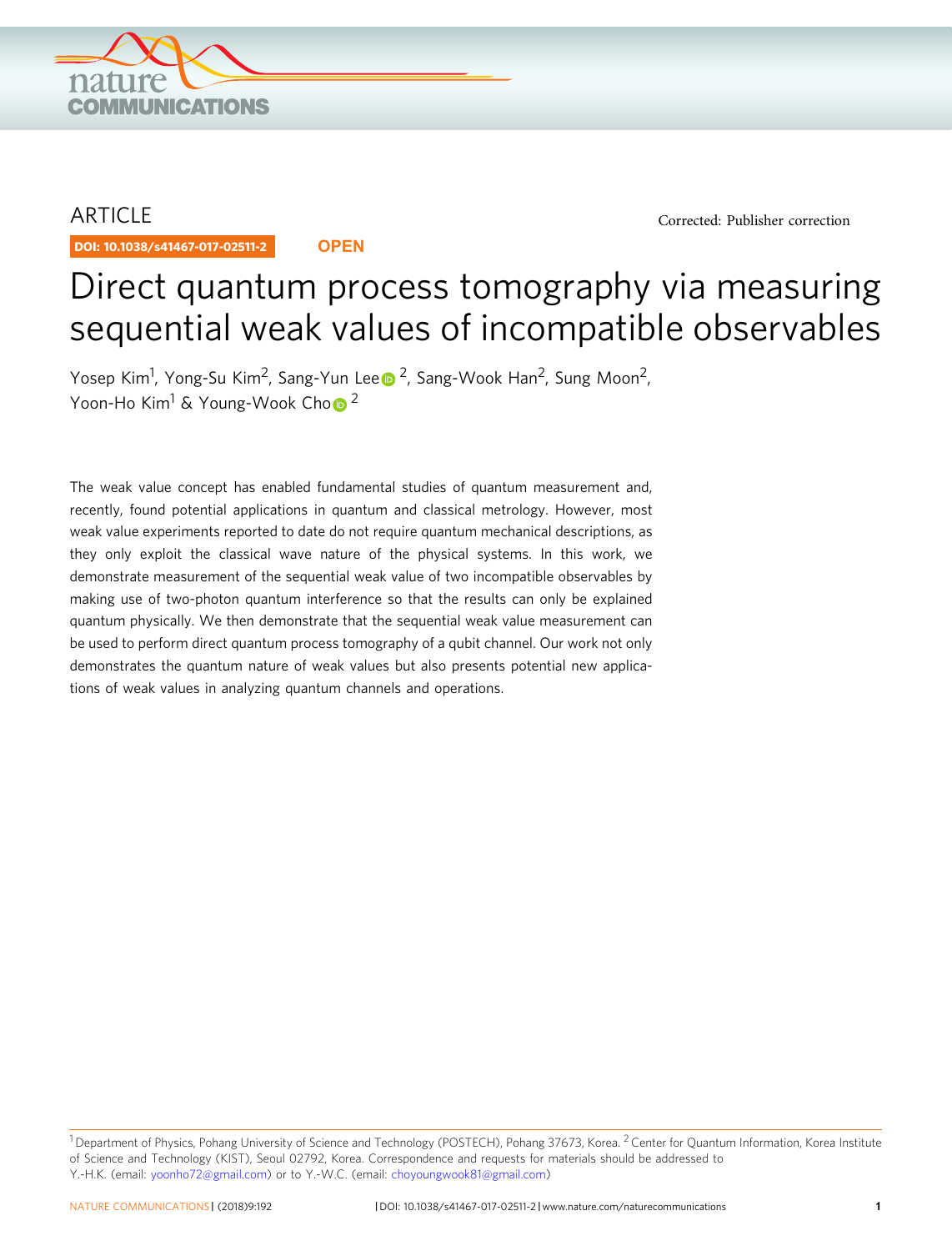**Example 19 and Section Section** posturing the projection postularities of quantum physics. The projection postulate stipulates that a superior postulate stipulates that a superior postulate stipulates that a superior post theory and is tied to many peculiarities of quantum quantum system is irrecoverably collapsed into one of the eigenstates of the observable, resulting in maximum state disturbance. Weak measurement, however, relaxes this constraint and has enabled novel research into important problems in quantum physics and quantum information, e.g., minimum $disturbance measurement<sup>1,2</sup>$ , relation between information gain and reversibility of measurement<sup>[3](#page-4-0)</sup>, protecting quantum states from decoherence<sup>[4](#page-4-0),[5](#page-4-0)</sup>, measurement based quantum state manipulation $6-8$  $6-8$ , etc. In particular, the "weak value", obtained from a weak measurement followed by a strong measurement, is quite peculiar in that it is in general a complex number and is not bounded by the eigenvalue spectrum of the associated observable $9,10$ . Since the first demonstration of the weak value concept<sup>11,12</sup>, the physical properties of the weak value have been studied extensively both theoretically and experimentally $13-16$  $13-16$  $13-16$ and these properties have been used to explore a variety of fundamental problems in quantum physics $17-21$  $17-21$ . In recent years, the weak value concept is being actively exploited for quantum technology, for instance, in precision measurement and metrol- $\log y^{22-25}$  $\log y^{22-25}$  $\log y^{22-25}$  $\log y^{22-25}$  $\log y^{22-25}$ , and in quantum information as a tool for direct characterization of quantum states $26-34$  $26-34$  $26-34$ .

As the weak measurement does not irrecoverably collapse the quantum state, it opens up the possibility of sequential quantum measurement for two non-commuting observables. While such sequential weak value measurement has been reported very recently $33,34$ , these experiments are classical in that the results can be fully explained with the classical electromagnetic theory. Note that, despite a nonclassical single-photon state is used in ref.<sup>34</sup>, the weak value measuring apparatus itself is classical. In fact, it is worth noting that optical weak value experiments to date are mostly classical with a few rare exceptions $14,20$  $14,20$  $14,20$ .

In this work, we report measurement of the sequential weak value of two incompatible observables by making use of twophoton quantum interference $35$  so that the results can only be explained quantum physically. We then demonstrate that the sequential weak value measurement can be used to perform direct quantum process tomography of a quantum channel. The genuine quantum nature of the sequential weak value for two incompatible observables reported in this work will be instrumental in rigorous tests quantum contextuality $36,37$  $36,37$  $36,37$  and macroscopic realism<sup>38,39</sup>. Moreover, direct quantum process tomography (d-QPT) based on sequential weak value measurement offers a way for characterizing quantum channels and gates. We also compare and identify advantages and disadvantages, via experiment and numerical simulation, of d-QPT via sequential weak value, standard QPT, and compressive-sensing QPT<sup>40,41</sup>.

## Results

Schematic and theory. The experimental schematic of the sequential weak value measurement apparatus for two noncommuting observables  $\ddot{A}$  and  $\ddot{B}$  is shown in Fig. [1](#page-2-0). First, two single-photons are prepared by spontaneous parametric downconversion (SPDC). The system and ancilla qubits are encoded, respectively, on the polarization and path modes of one of the photons[42.](#page-5-0) The meter qubit is encoded on the polarization mode of the other photon. The system qubit is measured with the help of the ancilla qubit and the meter qubit is used for the read-out of the measurement outcome. The computational basis  $\{0\}$ ,  $|1\rangle\}$  is used throughout the text with the understanding that, for the polarization qubit, it refers to horizontal and vertical polarization states and, for the path qubit, it refers to upper and lower path modes. The system qubit is prepared in an arbitrary initial state

 $|\psi\rangle_s = \alpha|0\rangle_s + \beta|1\rangle_s$  and the ancilla and meter qubits are initialized to  $|0\rangle$ <sub>a</sub> and  $|0\rangle$ <sub>m</sub>, respectively. The three qubits are initially in the product state  $|\psi\rangle_s |0\rangle_a |0\rangle_m$ .

To measure the sequential weak value of two non-commuting observables, measurement of the observables  $\hat{A}$  and  $\hat{B}$  are sequentially applied to the system qubit  $|\psi\rangle$ . Measurement of the observable  $\hat{A}$  is accomplished by interacting it with the ancilla qubit  $|0\rangle_a$ . As shown in Fig. [1](#page-2-0), the interaction  $\hat{U}_A$  between the system qubit and the ancilla qubit is a controlled- $\sigma_x$  type operation which can be written as

$$
\hat{U}_{A} = (\hat{\mathbb{I}} - \hat{A}) \otimes \hat{\mathbb{I}} + \hat{A} \otimes \hat{\sigma}_{x}, \tag{1}
$$

where  $\mathbb I$  is the identity operation. This interaction is implemented in experiment with a beam displacer (BD) and wave plates $42$ . The observable A may be arbitrarily set by choosing the angle  $\theta_A$  of HWP in Fig. [1](#page-2-0). For instance, choosing  $\theta_A = \frac{\pi}{4}$ ,  $0, -\frac{\pi}{8}$ , and  $\frac{\pi}{8}$  rotates the bases  $|0\rangle$ .  $|1\rangle$ .  $|+\rangle$  and  $|-\rangle$  into  $|1\rangle$ . rotates the bases  $|0\rangle$ ,  $|1\rangle$ ,  $|+\rangle$ , and  $|-\rangle$  into  $|1\rangle$ , thereby implementing the observable  $\hat{A} = |0\rangle\langle 0|, |1\rangle\langle 1|, |+\rangle\langle +|$ , and,  $|-\rangle\langle-|$  respectively. Here,  $|+\rangle \equiv (|0\rangle + |1\rangle)/\sqrt{2}$  and  $|-\rangle = (|0\rangle - |1\rangle)/\sqrt{2}$ .  $\langle - \rangle \equiv ( |0 \rangle - |1 \rangle ) / \sqrt{2}$ .<br>The complete state

The complete state of the three qubits after the first interaction is given by

$$
(\hat{\mathbb{I}} - \hat{A}) |\psi\rangle_{s} |0\rangle_{a} |0\rangle_{m} + \hat{A} |\psi\rangle_{s} |1\rangle_{a} |0\rangle_{m}.
$$
 (2)

Note the measurement interaction for  $\hat{A}$  is considered to be strong or projective in the sense that  $A|\psi\rangle$ <sub>s</sub> is completely discriminated from its orthogonal counterpart  $(\hat{\mathbb{I}} - \hat{A}) |\psi\rangle_s$  by the ancillary qubit state. ancillary qubit state.

Measurement of the observable  $\hat{B}$  is accomplished by interacting the system and ancilla qubits with the meter qubit  $|0\rangle$ <sub>m</sub> as shown in Fig. [1.](#page-2-0) The interaction  $\hat{U}_{\text{B}}$  involving the three qubits is effectively a controlled–controlled- $\sigma_z$  type operation which can be written as

$$
\hat{U}_{\text{B}} = (\hat{\mathbb{I}} - \hat{B}) \otimes |1\rangle\langle 1| \otimes \hat{\mathbb{I}} + \hat{\mathbb{I}} \otimes |0\rangle\langle 0| \otimes \hat{\mathbb{I}} \n+ \hat{B} \otimes |1\rangle\langle 1| \otimes R^{-1}(\theta_g) \hat{\sigma}_z R(\theta_g),
$$
\n(3)

where the single-qubit operation  $R(\theta)$  is defined by  $R(\theta)|0\rangle \rightarrow$  $\cos 2\theta |0\rangle + \sin 2\theta |1\rangle$  and  $R(\theta)|1\rangle \rightarrow \sin 2\theta |0\rangle - \cos 2\theta |1\rangle$ . The rotation of angle  $\theta_2$  determines the measurement strength  $\sigma =$ rotation of angle  $\theta_{\alpha}$  determines the measurement strength  $g =$  $4\theta_{\rm e}$ . For example,  $\bar{U}_{\rm B}$  becomes the identity operation (i.e., null measurement) when  $g=0$  and, at  $g=\pi/2$ , it becomes the controlled–controlled– $\sigma_r$  operation, a strong measurement. Note that the weak measurement condition is valid when  $|g| \ll 1$ .

In experiment, the measurement interaction for the observable  $B$  is realized by the two-photon quantum interference at a partially polarizing beam splitter (PPBS), where  $\hat{B}$  is set arbitrarily by the angle  $\theta_B$  of HWPs. The PPBS partially reflects vertical polarization with transmittance  $T_V = 1/3$  and transmits horizontal polarization with  $T_H = 1$ . Since two-photon quantum interference occurs only for the ancilla qubit in the  $|1\rangle$ <sub>a</sub> state<sup>35</sup>, the  $\pi$ -phase shift due to the quantum interference is only induced when the system, ancilla, and meter qubits are in the  $|1\rangle_s |1\rangle_n |1\rangle_m$ . Two additional PPBS-HWP sets are used to equalize the probability amplitudes at the output ports for arbitrary input polarization states $43$ .

The three-qubit quantum state after the  $U_B$  interaction, evaluated up to the first-order of the weak interaction strength  $g$  is given by

$$
|\psi\rangle_{s}|0\rangle_{a}|0\rangle_{m}-\sqrt{2}\hat{A}|\psi\rangle_{s}|-\rangle_{a}|0\rangle_{m}+g\hat{B}\hat{A}|\psi\rangle_{s}|1\rangle_{a}|1\rangle_{m},\qquad (4)
$$

where the last term clearly shows that the result of the sequential observables B^A^ is registered on the meter. The superfluous second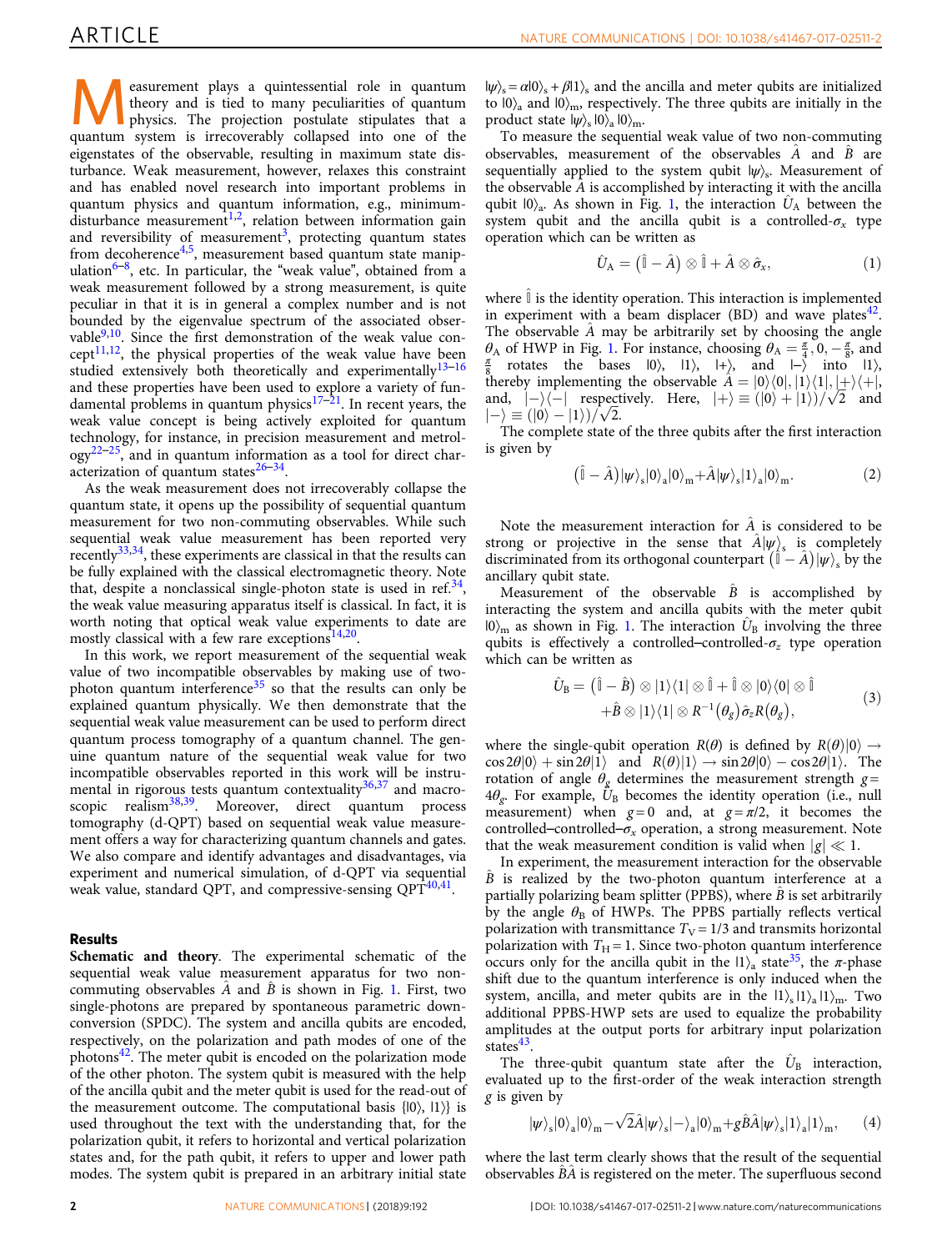<span id="page-2-0"></span>

Fig. 1 Schematic of experimental setup. The system and meter qubits are encoded in the polarization state of single-photons. The ancilla qubit is encoded on the path mode of the single-photon carrying the system qubit. Measurement of the observables  $\hat{A}$  and  $\hat{B}$  are sequentially applied to the system qubit  $|\psi\rangle$ <sub>s</sub>. Projection measurement of the observable  $\hat{A}$ , arbitrarily set by the angle  $\theta_A$  of HWP, is accomplished by interacting it with the ancilla qubit  $|0\rangle_a$ . Likewise, weak measurement of the observable  $\hat{B}$ , arbitrarily set by the angle  $\theta_B$  of HWP, is accomplished by interacting the system and ancilla qubits with the meter qubit  $|0\rangle_m$ . The weak measurement strength is parameterized by  $g = 4\theta_q$  where  $\theta_q$  is the angle of HWP. The sequential weak value  $\langle \hat{\beta} \hat{A} \rangle_w$  is obtained from the expectation values of the meter qubit conditioned on the post-selective projection measurements on the system and ancilla qubits  $\hat{\Pi}_{s}^{\phi}$ and  $\hat{\Pi}^{\pm}_{a}$ . To perform direct quantum process tomography of a quantum channel  $\hat{\mathcal{E}}$  with sequential weak values, an arbitrary quantum operation  $\hat{\mathcal{E}}$  is inserted by the state of  $\hat{\mathcal{E}}$  is inserted by between the observables  $\hat{A}$  and  $\hat{B}$ . BD (beam displacer), PBS (polarizing beam splitter), PPBS (partially polarizing beam splitter), QWP (quarter wave plate), SPCM (single-photon counting module)

term can be eliminated by subjecting the ancilla qubit into projection measurement  $\hat{H}_a^+ = |+\rangle\langle +|^{\frac{3}{4}}$ , resulting in the joint state of the system and the meter qubits state of the system and the meter qubits

$$
|\psi\rangle_{\rm s}|0\rangle_{\rm m} + g\hat{B}\hat{A}|\psi\rangle_{\rm s}|1\rangle_{\rm m}.\tag{5}
$$

The quantum erasure works in a probabilistic way if only one POVM element  $\hat{\Pi}_{a}^{+}$  is considered. However, the erasure scheme can be deterministic if the other POVM element  $\hat{H}_a^- = \hat{I} - \hat{H}_a^+$  is<br>also taken into account, in that an additional interaction between also taken into account, in that an additional interaction between the system and the meter qubits is required. See Supplementary Note 1 for more details.

Finally, we project the system qubit onto the projector  $\hat{\Pi}^{\phi}_{s} = |\phi\rangle\langle\phi|$ , leaving the meter qubit in the state

$$
|\Phi\rangle_{\rm m} \propto |0\rangle_{\rm m} + g \langle \hat{B}\hat{A} \rangle_{\rm w} |1\rangle_{\rm m},\tag{6}
$$

where  $\langle \hat{B} \hat{A} \rangle_w \equiv \langle \phi | \hat{B} \hat{A} | \psi \rangle / \langle \phi | \psi \rangle$  is the sequential weak value for the two non-commuting observables  $\hat{B}$  and  $\hat{A}$ the two non-commuting observables  $B$  and  $A$ .

Since the sequential weak value  $\langle B\hat{A}\rangle_{\rm w}$  is registered in the meter qubit, it can be read out by obtaining certain expectation values for the meter qubit. For instance, the real part of  $\langle \hat{B}\hat{A} \rangle_{w}$  is obtained from  $\langle \Phi | \hat{\sigma}_x | \Phi \rangle_m \equiv (N^+ - N^-)/(N^+ + N^-)$ , where  $N^+$ <br>(N<sup>-</sup>) is the coincidence counts of D, and D, when the meter qubit ( $N^-$ ) is the coincidence counts of  $D_1$  and  $D_2$  when the meter qubit is projected on the  $|+\rangle$  ( $|-\rangle$ ) state. The complex sequential weak value is thus given by

$$
\langle \hat{B}\hat{A}\rangle_{\rm w} = \frac{1}{2g} \left( \langle \hat{\sigma}_x \rangle_{\rm m} + i \langle \hat{\sigma}_y \rangle_{\rm m} \right). \tag{7}
$$

As our scheme combines two-photon quantum interference for the measurement interaction and sequential measurement of two non-commuting observables, it is able to demonstrate the genuine quantum nature of the sequential weak value. Moreover, unlike prior sequential weak value experiments $33,34$  $33,34$  $33,34$  in which the sequential weak values were inferred from the covariance of two meter variables, our scheme allows direct measurement of the sequential weak value. We also point out that, even though the first measurement interaction is strong, the sequential weak value for two observables can be obtained by erasing the information registered on the ancilla qubit $44$ .

Experimental sequential weak values. As described in Eq. (7), the sequential weak value  $\langle B\hat{A}\rangle_{\rm w}$  can be obtained by measuring the expectation values  $\langle \hat{\sigma}_x \rangle_m$  and  $\langle \hat{\sigma}_y \rangle_m$  for the meter qubit. The results of the meter qubit readout, i.e.,  $\langle \hat{\sigma}_x \rangle$  and  $\langle \hat{\sigma}_y \rangle$ , as a results of the meter qubit readout, i.e.,  $\langle \hat{\sigma}_x \rangle_m$  and  $\langle \hat{\sigma}_y \rangle_m$ , as a function of the measurement strength parameter  $\sigma$  is shown in function of the measurement strength parameter  $g$  is shown in Fig. [2.](#page-3-0) For this measurement, the system qubit is first prepared in a specific state  $|\psi\rangle_s = (0) - i\sqrt{3}(1))/2$ . The two incompatible<br>observables are chosen to be  $\hat{A} = |-\rangle \langle -|$  and  $\hat{B} = |0\rangle \langle 0|$ , and the observables are chosen to be  $\hat{A} = \left| - \right| \left\langle - \right|$  and  $\hat{B} = \left| 0 \right\rangle \left\langle 0 \right|$ , and the final projection basis for the system qubit is chosen to be final projection basis for the system qubit is chosen to be  $\hat{\Pi}_{s}^{\phi} = |-\rangle\langle -|$ .<br>While it is

While it is possible to obtain the sequential weak value for a fixed g in the limit of  $|g| \ll 1$ , this may introduce systematic errors, such as, inaccurate reading of waveplate angles. To avoid this, the data set shown in Fig. [2](#page-3-0) is fully fitted with a polynomial function of g. The first-order linear dependence of the polynomial fit (red dashed line) exactly corresponds to the sequential weak value. The measured values are in good agreement with the theoretical predictions.

Note that, for the sequential weak value, the measurement interaction strength  $g$  is very small so that the measurement process may be considered to be non-invasive. Classical intuition then may lead that the time ordering should be irrelevant to the measurement outcome<sup>45</sup>, i.e.,  $\langle \hat{A}\hat{B}\rangle_{w} = \langle \hat{B}\hat{A}\rangle_{w}$ . However, this is not the case because  $\langle \hat{A}\hat{B}\rangle_{w} \neq \langle \hat{B}\hat{A}\rangle_{w}$  as clearly demonstrated in Fig. [2](#page-3-0). This result clearly distinguishes quantum measurement from classical measurement even in when the measurement strength is extremely weak so that the measurements may be considered non-perturbing<sup>[46](#page-5-0)</sup>. It should be noted that the result  $\langle \hat{A}\hat{B}\rangle_{\rm w}$ ≠ $\langle \hat{B}\hat{A}\rangle_{\rm w}$  cannot be interpreted as the consequence of the non-commuting nature of the measurement interactions. Note also that weak value measurement allows one to directly characterize quantum states $^{26}$  $^{26}$  $^{26}$ . We have also carried out direct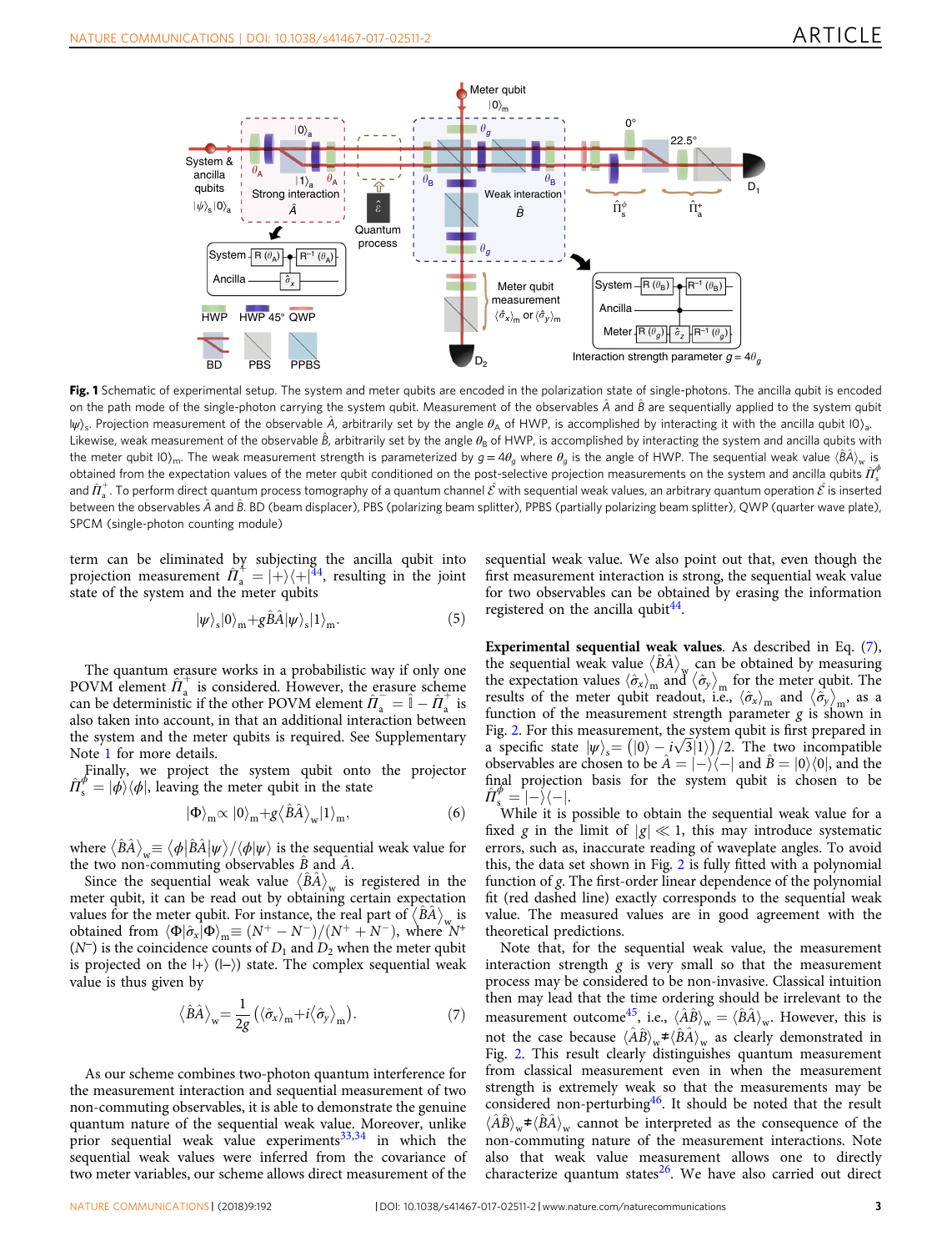<span id="page-3-0"></span>

Fig. 2 Extracting sequential weak values. The data points indicate the measured expectation values for the meter photon as a function of the weak measurement strength g. The system qubit is initially prepared in  $|\psi\rangle_s = (0) - i\sqrt{3}|1\rangle/2$  and the final post-selective projection measurement is defined by<br> $\hat{\tau}^{\phi} = 1/\sqrt{1-\pi}$  is the two non-commuting observables are  $\$  $\hat{\Pi}^{\phi}_{s} = |-\rangle\langle -|$ . For **a**, the two non-commuting observables are  $\hat{A} = |-\rangle\langle -|$  and  $\hat{B} = |0\rangle\langle 0|$ . For **b**,  $\hat{A}$  and  $\hat{B}$  are exchanged. The black solid lines are the exact  $\frac{1}{s}$   $\frac{1}{s}$  i-1.0. **a**, the two non-community observances are  $\frac{1}{s}$  in the  $\frac{1}{s}$  plana  $\frac{1}{s}$   $\frac{1}{s}$  in  $\frac{1}{s}$ . The data from which the sequential weak value<br>is extracted curves. The dashed ines a is extracted. The shaded regions represent simulated errors assuming the phase instability of  $\pm \pi/36$  radians in the BD interferometer. Note that shaded regions for **a** are too narrow to be visible. The measured sequential weak values are in good agreement with the theoretical values  $\langle BA\rangle_w = 0.5$  and  $\langle \hat{A}\hat{B}\rangle_{\rm w} =$  0.250  $-$  0.433*i*. Error bars represent one standard deviation due to Poissonian counting statistics

quantum state tomography (d-QST) of the system qubit by using the sequential weak value $32,33$ , see Methods section for details.

Direct quantum process tomography. Identifying an unknown quantum process or operation is a crucial task in quantum information technology. We now show that the sequential weak value measurement demonstrated so far allows one to perform direct quantum process tomography (d-QPT). Typically, a quantum process  $\hat{\mathcal{E}} : \hat{\rho}_{in} \to \hat{\rho}_{out}$  in a *d*-dimension Hilbert space is represented as  $\hat{\mathcal{E}}(\hat{\rho}_{in}) = \sum_{i=1}^{d^2} \sum_{j=1}^{d^2} \chi_{ij} \hat{E}_i \hat{\rho}_{in} \hat{E}_j^{\dagger}$ , where  $\{\hat{E}_i\}$  is the operator basis set. The quantum process  $\hat{\mathcal{E}}$  is completely characterized by matrix elements  $\chi_{ij}$  of the process matrix  $\chi$ . For a single-qubit operation, the usual choice for  $\left\{ \hat{E}_{i}\right\}$  is the Pauli basis set  $\{\hat{I}, \hat{\sigma}_x, \hat{\sigma}_y, \hat{\sigma}_z\}$ , but this is not a unique choice. In particular, we consider the following basis set  $\left\{\hat{S}_1 = \frac{1}{\sqrt{2}} |0\rangle\langle +|, \hat{S}_2 = \frac{1}{\sqrt{2}} |0\rangle\langle -|, \right\}$  $\hat{S}_3 = \frac{1}{\sqrt{2}} |1\rangle\langle + |$ ,  $\hat{S}_4 = \frac{1}{\sqrt{2}} |1\rangle\langle - |$ , referred to as the Dirac basis following the analogy with the Dirac distribution, which characterizes a quantum state in complementary bases $26,47$ . We now rewrite the quantum process in the Dirac basis as

$$
\hat{\mathcal{E}}(\hat{\rho}_{\text{in}}) = \sum_{i=1}^{d^2} \sum_{j=1}^{d^2} \chi_{ij}^{\mathcal{S}} \hat{\mathbf{S}}_i \hat{\rho}_{\text{in}} \hat{\mathbf{S}}_j, \tag{8}
$$

where  $\chi_{ij}^S$  is the *χ*-matrix elements in the Dirac basis.

To perform direct quantum process tomography via sequential weak value measurement in the Dirac basis, an arbitrary singlequbit quantum process  $\hat{\mathcal{E}}$  is placed between the two noncommuting observables  $\ddot{A}$  and  $\ddot{B}$  as shown in Fig. [1.](#page-2-0) By choosing a specific set of the input system qubit  $|\psi\rangle$ <sub>s</sub>, measurement observables  $\ddot{A}$  and  $\ddot{B}$ , and the final projection basis for the system qubit  $\hat{H}^{\phi} = |\phi\rangle\langle\phi|$ , we are able to directly measure  $\chi^S_i$  from the sequential weak values, see Methods section for the specific sequential weak values, see Methods section for the specific settings. In experiment, we have tested d-QPT via sequential weak value measurement for trace-preserving and non-trace-preserving maps. The experimental process matrices are shown in Fig. [3](#page-4-0) and they are indeed very close to the ideal process matrices, showing high fidelity of  $F > 0.96$  for all cases.

One of the key purposes of quantum process tomography in experiment is to quantitatively compare a physically implemented quantum operation with the intended ideal operation. The d-QPT via sequential weak value is uniquely well suited for this purpose over standard full quantum process tomography[48](#page-5-0)–[50](#page-5-0). For instance, consider a trace-preserving operation such as the Hadamard gate operation. In order to judge the fidelity of the physical operation to the ideal Hadamard operation, it is not essential to know the full process matrix which may contain 16 non-zero elements. In fact, the fidelity  $\mathcal F$  for Hadamard operation can be obtained with only three real or imaginary process matrix elements and is given by  $\mathcal{F} = \sqrt{\text{Re}(\chi_{11}^S + \chi_{41}^S)/2 + \text{Re}(\chi_{11}^S)}$ . For<br>the  $\mathcal{R}_{\alpha}$ -gate operation, the fidelity calculations requires four the  $\mathcal{R}_x$ -gate operation, the fidelity calculations requires four process matrix elements and is given by elements  $\mathcal{F} = \sqrt{\text{Re}(2\chi_{13}^S - 2\chi_{24}^S + 1)/4 + \text{Im}(\chi_{12}^S - \chi_{34}^S)}$ .  $\mathcal{R}_x$ -gate operation is a polarization rotating operation along x-axis, that is  $U = \sqrt{\text{RC}(2/13 - 2/24 + 1)/4 + \text{Hil}(12 - 2/34)}$ .  $V_x$ -gate operation is a polarization rotating operation along x-axis, that is defined as  $\mathcal{R}_x|0\rangle \rightarrow (|0\rangle + i|1\rangle)/\sqrt{2}$ ,  $\mathcal{R}_x|1\rangle \rightarrow (|0\rangle - i|1\rangle)/\sqrt{2}$ .<br>See Supplementary Note 3 for details. The resulting fidelity values See Supplementary Note 3 for details. The resulting fidelity values are  $\mathcal{F} = 0.973 \pm 0.023$  for the Hadamard operation and  $\mathcal{F} =$  $0.970 \pm 0.011$  for the  $\mathcal{R}_x$ -gate operation and these fidelity values are indeed in good agreement with the fidelity values from the full quantum process tomography.

We now compare d-QPT-based fidelity estimation with the compressive-sensing quantum process tomography  $(cs-QPT)^{40,41}$ . Even though our d-QPT method requires additional resource qubits, both d-QPT and cs-QPT are equally more efficient than the standard full QPT in the sense that the fidelity of a quantum process can be quantified without complete measurements. However, the difference is in the requirement of prior knowledge and assumptions. In cs-QPT, an unknown quantum process can be accurately quantified with the assumption that it can be represented by a sparse or low-rank matrix. Thus, if the sparsity assumption is not valid, cs-QPT would give incorrect fidelity estimation. In contrast, d-QPT-based fidelity estimation always produces faithful results with the prior knowledge of the target operation.

It is also interesting to consider the possibility of combining cs-QPT and d-QPT based on sequential weak values for more efficient characterization of a quantum process. In cs-QPT, incomplete sets of experimentally measured outcomes with randomly chosen input states and projective measurement settings are fed in to the compressive-sensing algorithm. Interestingly, we have found that certain sequential weak values corresponding to specific process matrix elements in Dirac basis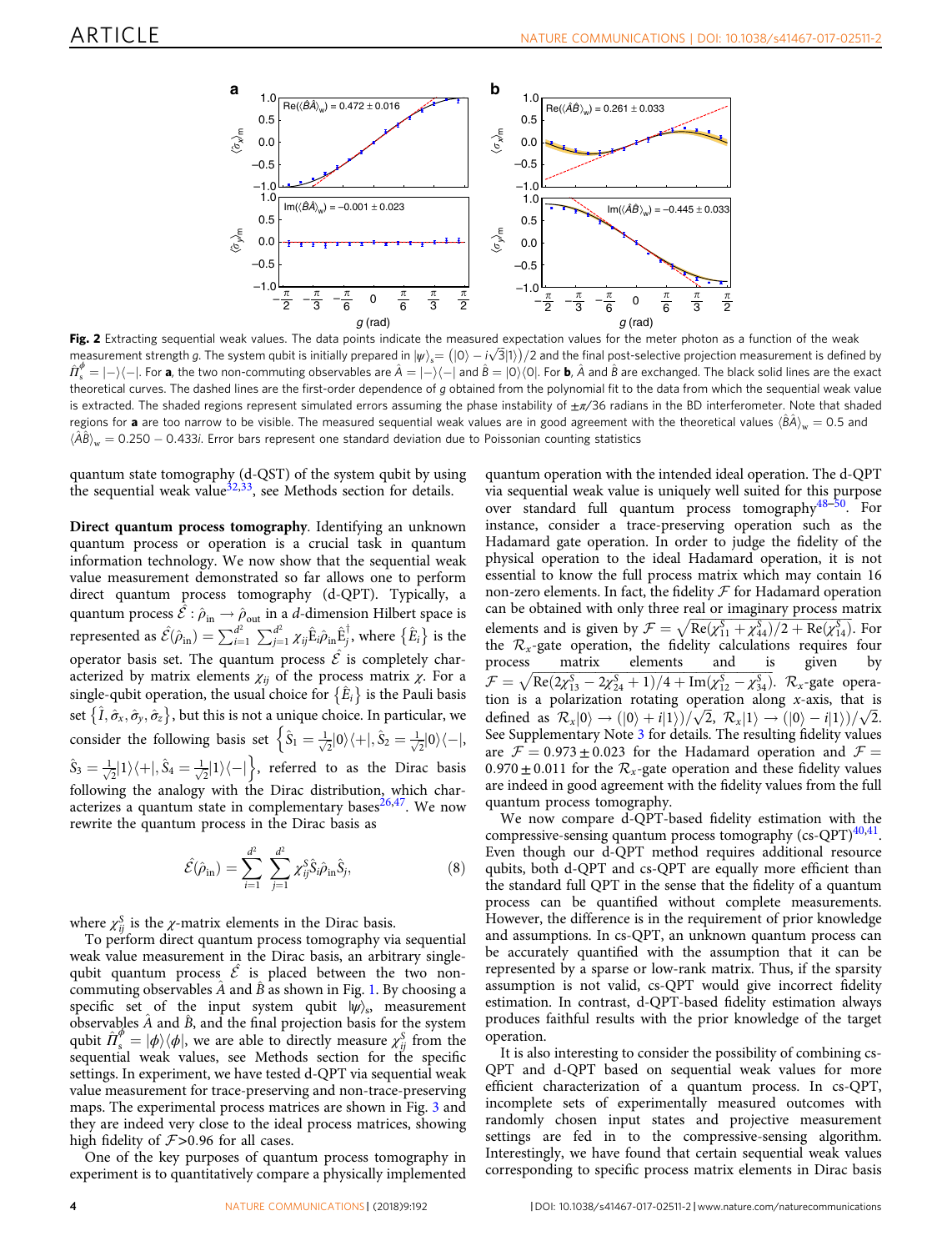<span id="page-4-0"></span>

Fig. 3 Direct-QPT via sequential weak values. The quantum operation  $\hat{\mathcal{E}}$  inserted between the observables  $\hat{A}$  and  $\hat{B}$  can be characterized by measuring the sequential weak values. **a**  $\hat{\mathcal{E}}$  is the Hadamard operation implemented by HWP set at 22.5°. **b**  $\hat{\mathcal{E}}$  is the  $\mathcal{R}_x$ -gate operation implemented by QWP set at 45°, the polarization rotating operation along x-axis. **c**  $\hat{\mathcal{E}}$  is the PPBS operation. The directly measured raw process matrices  $\chi^S_{\hat{y}}$  in Dirac basis are shown at left.<br>The corresponding process matrices  $\chi^g$  i The corresponding process matrices  $\chi_{ij}^{\sigma}$  in the standard Pauli basis  $\{\hat{l}, \hat{\sigma}_x, \hat{\sigma}_y, \hat{\sigma}_z\}$  are shown at right, where the process matrices are reconstructed to be<br>physical matrices via the maximum likelihood physical matrices via the maximum likelihood estimation technique. Solid (empty) bars represent experimental (theoretical) results. The fidelities between the measured and the ideal  $\chi_{ij}^{\sigma}$  are **a**  $\mathcal{F} = 0.973 \pm 0.022$ , **b**  $\mathcal{F} = 0.963 \pm 0.007$  and **c**  $\mathcal{F} = 0.973 \pm 0.007$ . The errors in  $\mathcal{F}$  are obtained by performing 500 Monto-Carlo simulation runs by tak Monte–Carlo simulation runs by taking into account of the statistical errors in measured weak values

could be used as the input to cs-QPT for more efficient characterization of a quantum process. More details of the cs-QPT with sequential weak values may be found in Supplementary Note 3. For instance, one first measure an incomplete set of sequential weak values (or randomly chosen process matrix elements in Dirac basis) for an unknown quantum process. The results are then fed into cs-QPT and the reliability of the cs-QPT is evaluated accurately via d-QPT fidelity estimation, which may require measuring a few more sequential weak values. This process may be repeated until a certain reliability bound is reached.

### **Discussion**

We have demonstrated measurement of the sequential weak values of two incompatible observables. By making use of twophoton quantum interference for the measurement interaction, our measurement scheme can be viewed as an unambiguous quantum physical implementation of sequential weak measurement. The genuine quantum nature of the sequential weak value for two incompatible observables reported in this work will be instrumental in rigorous tests quantum contextuality $36,37$ , macroscopic realism<sup>38,39</sup>, uncertainty relations<sup>51</sup>, measurement induced geometric phase<sup>52</sup>, etc. Furthermore, our sequential measurement scheme is in principle nondestructive and its measurement strength is controllable. We anticipate such features will be useful for quantum feedback control via measure-ment<sup>[53,54](#page-5-0)</sup>. We have also demonstrated for the first time that the sequential weak value measurement can be used to perform direct quantum process tomography of a quantum channel. By combining the idea of compressing sensing with d-QPT fidelity estimation, an efficient strategy for characterizing an unknown quantum process can be established.

#### Methods

Photon pair source. The two single-photons in the experiment are generated via ultrafast-pumped spontaneous parametric down-conversion (SPDC) in a 1 mm thick type-II BBO crystal in the beamlike configuration. The central wavelengths of the pump photon and the SPDC photons are 390 nm and 780 nm, respectively. The SPDC photons are collected into a single-mode fiber via interference filters having 3 nm full-width at half-maximum bandwidth.

Details for direct-QST. To directly measure elements of the density matrix for the system qubit, the sequential weak values are measured with a specific setting for the observables  $\hat{A}$  and  $\hat{B}$  and the post-selection projection  $\hat{\Pi}^{\phi}_{s} = |\phi\rangle\langle\phi|$ . The sequential weak value for the system qubit having the density matrix  $\hat{a}$ , is given as weak value for the system qubit having the density matrix  $\hat{\rho}_{\text{in}}$  is given as  $\langle \hat{B} \hat{A} \rangle_{\rm w} = \text{Tr}[\hat{T}_s^{\phi} \hat{B} \hat{A} \hat{\rho}_{\rm in}] / p$ , where  $p = \text{Tr}[\hat{T}_s \hat{\rho}_{\rm in}]$  is the post-selection probability. For simplicity, let us denote  $\{|a_1\rangle = |0\rangle$ ,  $|a_2\rangle = |1\rangle\}$  and  $\{|b_1\rangle = |+\rangle$ ,  $|b_2\rangle = |-\rangle\}$ . The observables are  $\hat{A} = |a_m\rangle\langle a_m|$  and  $\hat{B} = |b_1\rangle\langle b_1|$ . The projector is given by  $\hat{\Pi}_s = |a_n\rangle\langle a_n|$ . Then, the elements of  $\hat{\rho}_{in}$  can be directly obtained from the sequential weak values, i.e.,  $\rho_{mn} = \langle \hat{B} \hat{A} \rangle_{m}^{mn} \times 2p^n$ . We have tested d-QST with sequential weak value measurement and the results are in good agreement with the ideal target density matrix with fidelity better than  $\mathcal{F} = 0.994 \pm 0.008$ . See Supplementary Note 2 for more details and experimental data.

Details for direct-QPT. For a single-qubit quantum process, there are 16 elements for the χ-matrix and it is possible to access these matrix elements directly via sequential weak value measurement with specific choices of settings. We first define  $\hat{\rho}^{n'}_{\text{lin}} = |a_{n'}\rangle\langle a_{n'}|, \hat{A}^k = |b_k\rangle\langle b_k|, \hat{B}^n = |a_n\rangle\langle a_n|$ , and  $\hat{\Pi}^k_s = |b_k\rangle\langle b_k|$ . The sequential weak values are corresponding to the process matrix elements as weak values are corresponding to the process matrix elements as

 $\chi_{ij}^S = \chi_{k n k' n'}^S = \langle \hat{B}^n \hat{A}^k \rangle_{n \times N}^{n' k'} \times (1)^{\delta_{k2} \delta_{n2}} (-1)^{\delta_{k2} \delta_{n2}}$ , where  $p^{\prime n' k'} = \text{Tr}[\hat{B}_s^k \mathcal{E}(\hat{\rho}_{n \times n}^{n'})]$  $\chi_{ij} = \chi_{knkn'} - \langle P A \rangle_{w} \sim 2P \sim (-1)$  (-1) where  $P = \Pi_{[1]} \chi_{[C)}(p_{in)}$ <br>is the post-selection probability,  $\delta_{i2}$  is the Kronecker delta, and the subscripts kn and  $k'n'$  are the binary number representations of  $i$  and  $j$ , respectively. See Supplementary Note 3 for more details.

Data availability. The data sets analyzed during this study are available from the corresponding author on reasonable request.

Received: 20 August 2017 Accepted: 6 December 2017 Published online: 15 January 2018

#### References

- 1. Banaszek, K. Fidelity balance in quantum operations. Phys. Rev. Lett. 86, 1336–1369 (2001).
- 2. Baek, S.-Y., Cheong, Y. W. & Kim, Y.-H. Minimum-disturbance measurement without postselection. Phys. Rev. A 77, 060308(R) (2008).
- 3. Lim, H.-T., Ra, Y.-S., Hong, K.-H., Lee, S.-W. & Kim, Y.-H. Fundamental bounds in measurements for estimating quantum States. Phys. Rev. Lett. 113, 020504 (2014).
- 4. Kim, Y.-S., Lee, J.-C., Kwon, O. & Kim, Y.-H. Protecting entanglement from decoherence using weak measurement and quantum measurement reversal. Nat. Phys. 8, 117–120 (2014).
- 5. Kim, Y.-S., Cho, Y.-W., Ra, Y.-S. & Kim, Y.-H. Reversing the weak quantum measurement for a photonic qubit. Opt. Express. 17, 11978–11985 (2009).